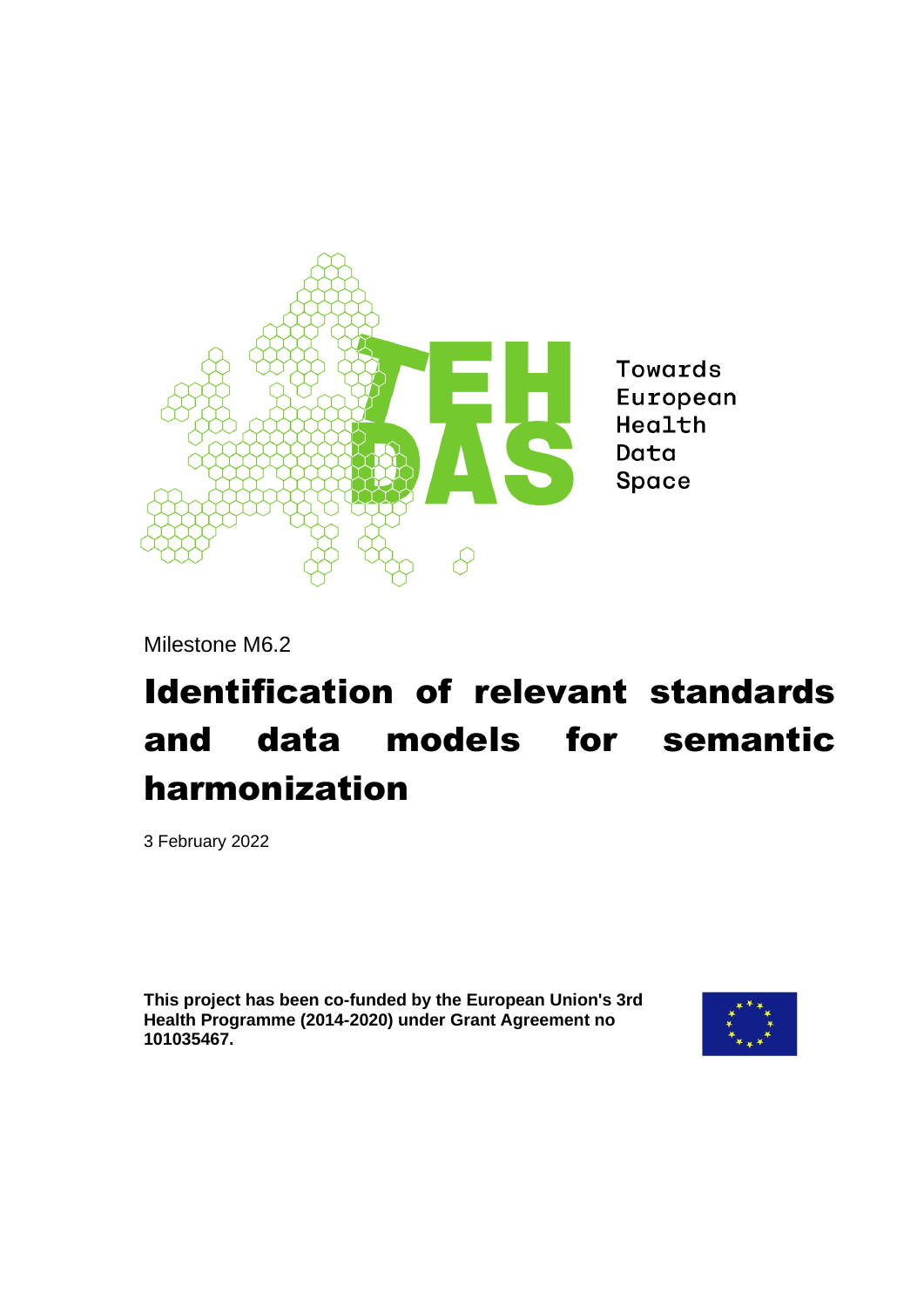

# **0 Document info**

## **0.1 Authors**

| <b>Author</b>              | <b>Partner</b>                             |
|----------------------------|--------------------------------------------|
| Enrique Bernal-Delgado     | Aragon Institute of Health Sciences (IACS) |
| Francisco Estupiñán-Romero | Aragon Institute of Health Sciences (IACS) |
| Ramón Launa-Garces         | Aragon Institute of Health Sciences (IACS) |
| Carlos Tellería-Orriol     | Aragon Institute of Health Sciences (IACS) |
| Thomas Engsig-Karup        | Central Denmark Region (RM)                |
| Jesper Bredmose Simonsen   | Central Denmark Region (RM)                |

## **0.2 Keywords**

| <b>Keywords</b> | TEHDAS, Joint Action, Health Data, Health Data Space, Data |  |  |  |  |
|-----------------|------------------------------------------------------------|--|--|--|--|
|                 | Space, HP-JA-2020-1, data quality                          |  |  |  |  |

Accepted in Project Steering Group on 25 January 2022.

## **Disclaimer**

The content of this deliverable represents the views of the author(s) only and is his/her/their sole responsibility; it cannot be considered to reflect the views of the European Commission and/or the Consumers, Health, Agriculture and Food Executive Agency or any other body of the European Union. The European Commission and the Agency do not accept any responsibility for use of its contents.

### **Copyright Notice**

Copyright © 2021 TEHDAS Consortium Partners. All rights reserved. For more information on the project, please see [www.tehdas.eu.](http://www.tehdas.eu/)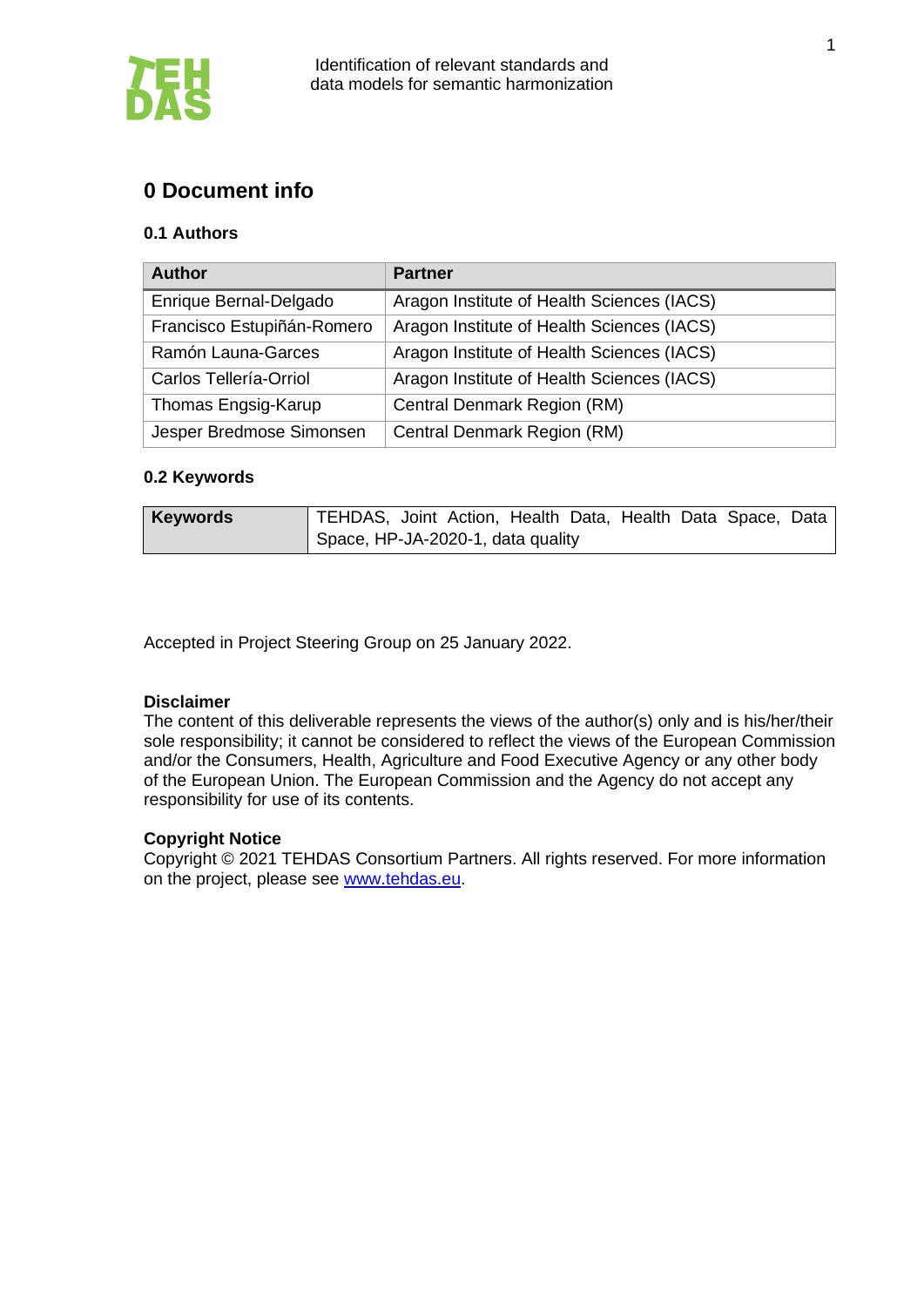

# **Contents**

| 2.2 Task 6.2: Develop the EHDS Semantic Interoperability Framework (EHDS-SIF) 3  |  |
|----------------------------------------------------------------------------------|--|
|                                                                                  |  |
| 4 List of relevant standards for the harmonization of the semantic and syntactic |  |
|                                                                                  |  |
|                                                                                  |  |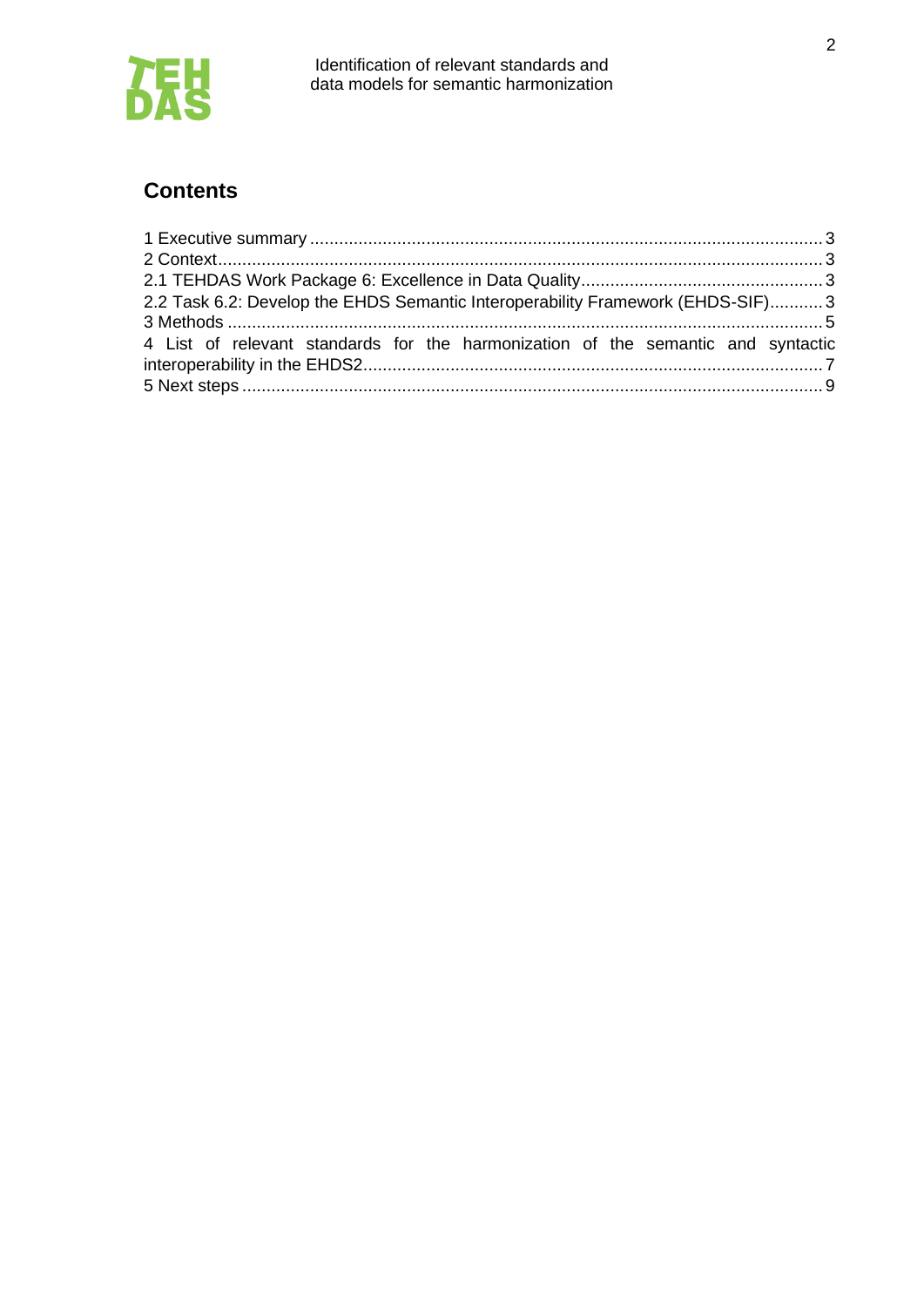

## <span id="page-3-0"></span>**1 Executive summary**

This milestone document contains a piece of work related to the overall work in the TEHDAS Project Work Package 6: Excellence in data quality which aims to provide solutions for the trustworthy secondary use of health and health care data with a view to promoting the digital transformation of European health systems.

This document lists a number of interoperability standards on data discoverability (at data source and variable levels) and on standards for the development of common data models, and describes some basic features: typology of interest, utility and domain/s. This list is the basis for the work to come on aiming the description of their actual use, challenges in their implementation, issues on maintenance and sustainability.

# <span id="page-3-1"></span>**2 Context**

## <span id="page-3-2"></span>**2.1 TEHDAS Work Package 6: Excellence in Data Quality**

The TEHDAS Project Plan defines the overall scope and objectives of Work Package 6 as follows:

Work Package 6 of the TEHDAS Joint Action will be providing solutions for the trustworthy secondary use of health and health care data with a view to fostering the digital transformation of the European health systems.

This overarching objective will be developed throughout two operational objectives:

- Developing the EHDS data quality assurance framework for a secondary use of realworld health data.
- Developing the EHDS Semantic Interoperability framework

## <span id="page-3-3"></span>**2.2 Task 6.2: Develop the EHDS Semantic<sup>1</sup> Interoperability Framework (EHDS-SIF)**

Task 6.2 will deliver on the second operational objective recommendations for the development of the EHDS SIF; thus, the output of task 6.2 will contain two types of contents: 1) A list of main relevant standards and data models for semantic harmonization in the secondary use of health data; and, 2) guidance on how to implement those standards within the context of the EHDS to achieve semantic interoperability.

As part of the former, this document lists a number of interoperability standards on data discoverability (at data source and variable levels), standards for the development of common data models, and standards for communication across nodes. For them all, it describes the basic features on: typology of interest, utility and domain. This list is the basis for the work to come aiming the description of the actual use of those standards, the challenges for their implementation, and issues on maintenance and sustainability.

<sup>&</sup>lt;sup>1</sup> The conversations along the TEHDAS life and the interaction with the EHDS2 pilots working groups have recommended extending the scope of this WP6.2 to also syntactic interoperability.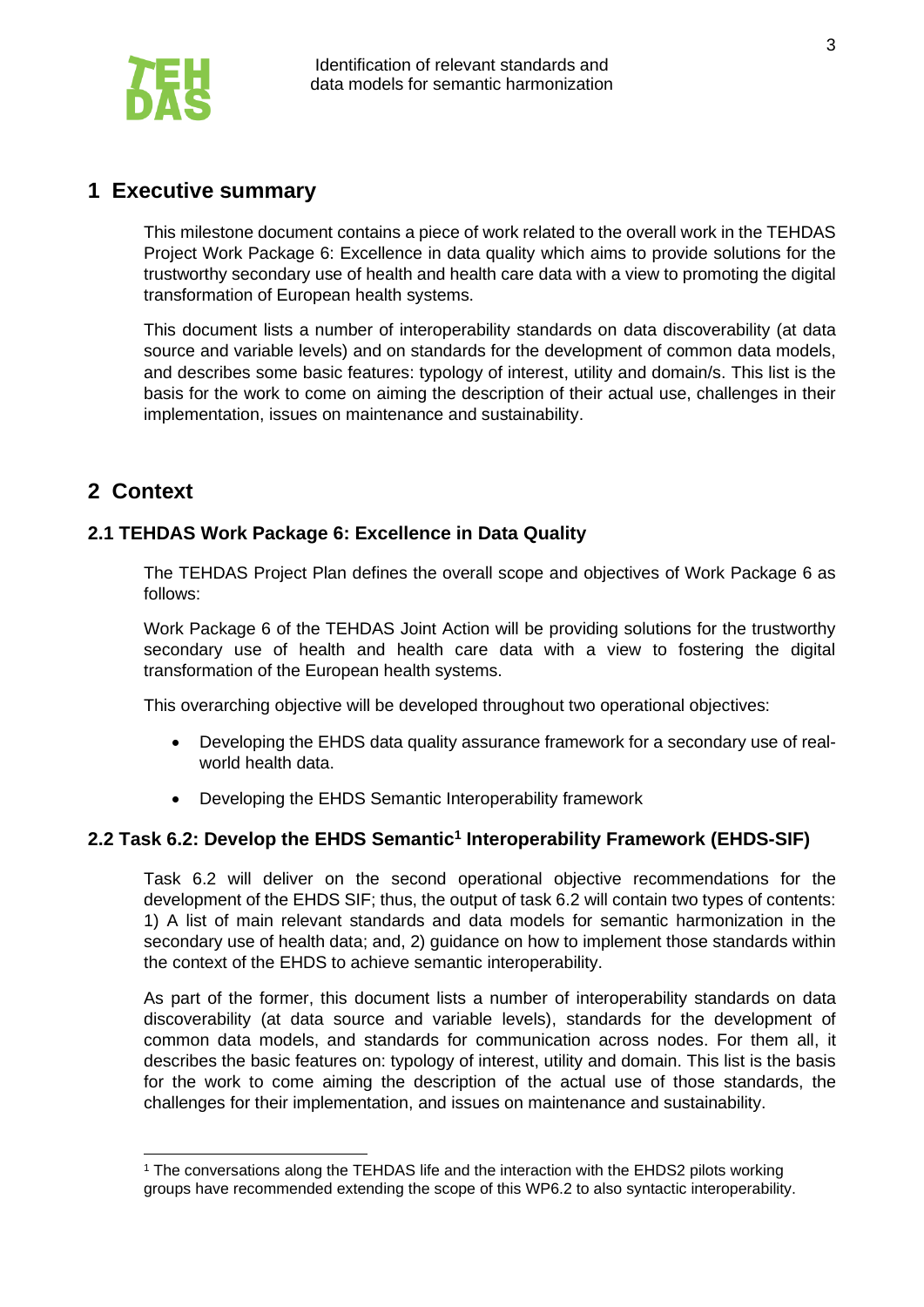

<span id="page-4-0"></span>The identification of standards builds on the following principles:

- This document elaborates **as part of the data quality framework**, thus, considering semantic (and syntactic interoperability) key to **assure comparability** across data sources, within and across data holders and, then, **obtain reliable and accurate outputs** when mobilising data in the EHDS2.
- Consistent with EHDS2 data life cycle and user's journey, this approach has to be interested both in providing recommendations on standards on **data discoverability** (at data source and variable levels), syntactic standards for **communication** across nodes, and standards that facilitate the development of semantic and syntactic **interoperable data models**.
- For both purposes, standards have to allow the development of observational studies of any kind, respond to the widest range of queries possible, from hypothesis generation to causal inference, and allow rapid-cycle analyses.
- Although semantic and syntactic interoperability operates in the whole data life-cycle, TEHDAS is **not aiming to provide guidance to data origins** (e.g., care or public health professionals, researchers, patients or citizens) on what standards they should use to collect data (such an option implies unaffordable investments for standardisation at data origins) **but to provide guidance to data institutions** (data controllers, data holders, and data permit authorities) on the type of interoperability layer suitable to respond specific queries sent out to the EHDS2. **In that sense, this piece of work is not interested in classification systems but in meta-standards, meta-data standards, ontologies, communication standards and existing interoperability layers.**

*How has WP6 decided on the main standards?*

The standards collected in this very milestone have been identified *via* the active participation of WP6 leaders in a number of events and working groups listed in the table below.

| Date          | <b>Organiser</b>   | Content                                                     |
|---------------|--------------------|-------------------------------------------------------------|
|               |                    | Stakeholders' meeting => session on the requirement to      |
|               |                    | build federated research infrastructures for a rapid policy |
| 14/1/21       | <b>PHIRI</b>       | response                                                    |
|               |                    | Project Forum => session on data quality and semantic       |
| 18-19/05/21   | <b>TEHDAS</b>      | interoperability                                            |
| 18/5/21       | EMA                | Data Standardisation Strategy stakeholder workshop          |
|               |                    | Workshop Maximising investments in health research: FAIR    |
| 11/10/21      | EC                 | data for a coordinated COVID-19 response                    |
|               |                    | Project Forum no 2 => session on Semantic interoperability, |
| 29/10/21      | <b>TEHDAS</b>      | data quality assurance                                      |
| 7/12/21       | EMA                | EU Big Data Stakeholder Forum                               |
| 2021 1st half | DG Santé           | <b>EHDS2 Pilot working groups</b>                           |
| 12/01/2022    | <b>EHealth Net</b> | Reaction to a v.0 list in this milestone                    |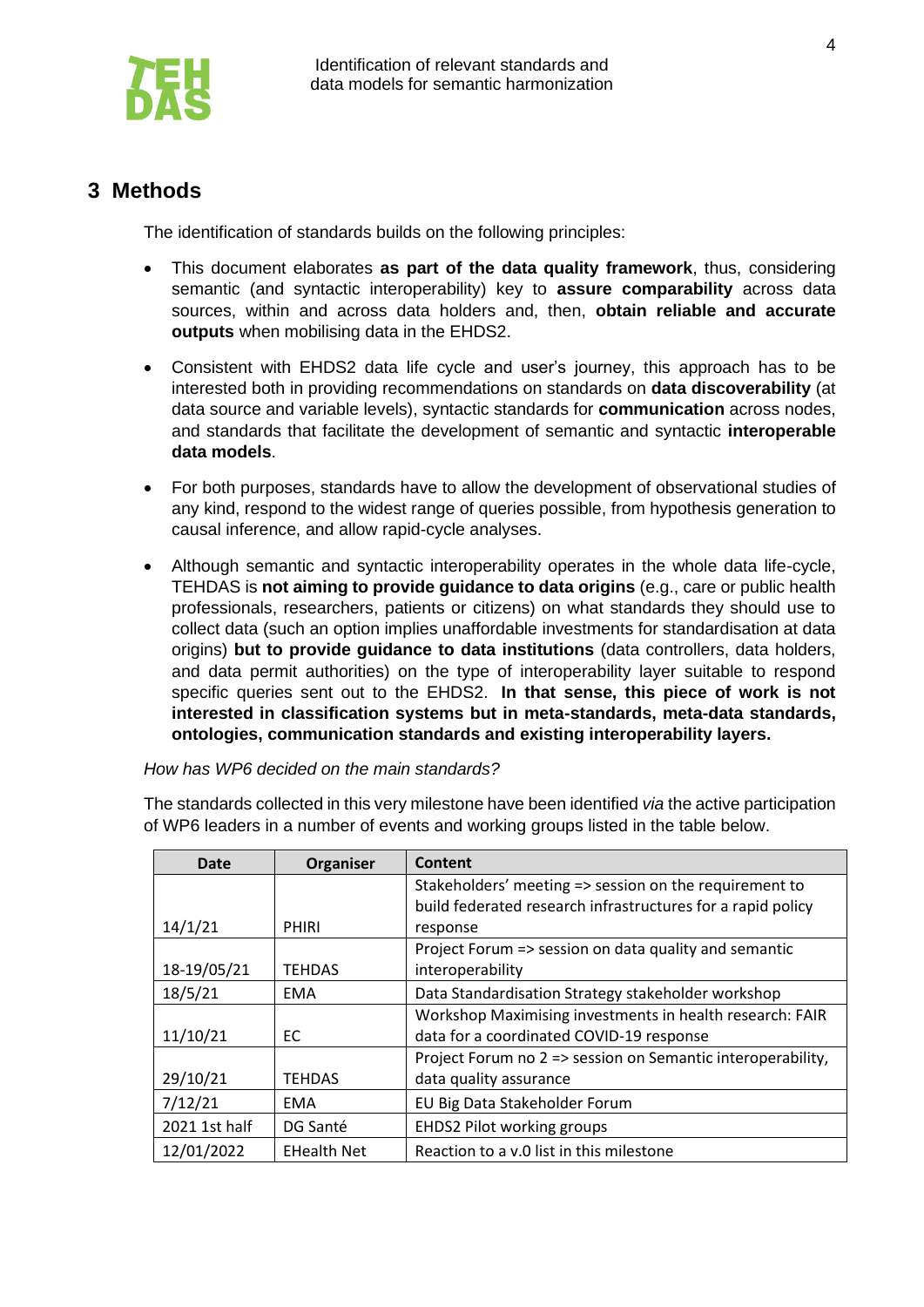

Once a preliminary list was available, WP6 coordination team applied the aforementioned principles and released a second preliminary list for further discussion with WP6 partners. A dedicated slot presenting the approach and the list took place on December 16<sup>th</sup>. WP6 partners had to opportunity to provide feedback until December 31<sup>st</sup>.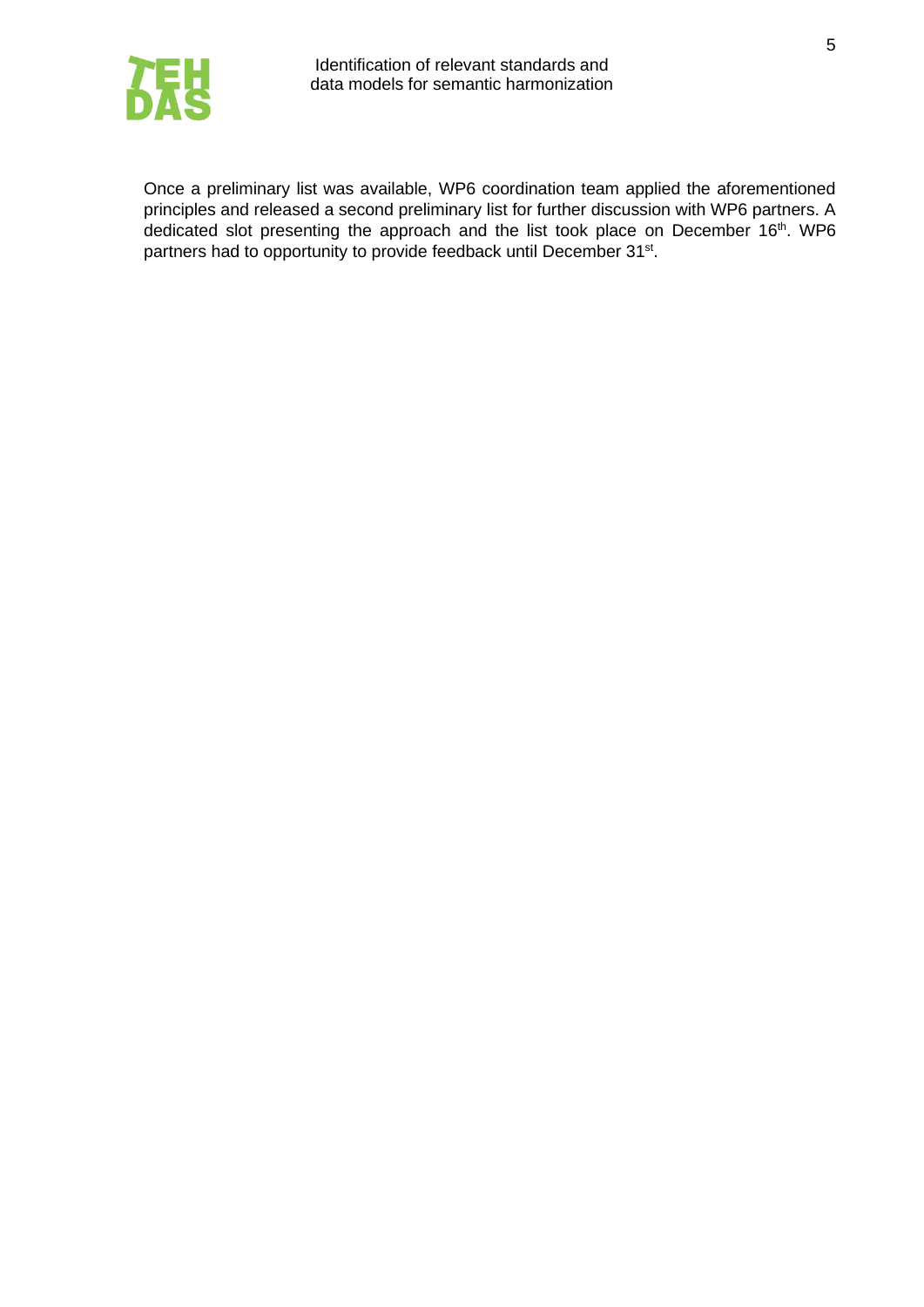

# **4 List of relevant standards for the harmonization of the semantic and syntactic interoperability in the EHDS2**

<span id="page-6-0"></span>

| Acronym            | <b>Typology</b>                        | <b>Utility</b>        | Domain                              | <b>Information (URL)</b>                                                                             |
|--------------------|----------------------------------------|-----------------------|-------------------------------------|------------------------------------------------------------------------------------------------------|
|                    |                                        |                       |                                     | https://ec.europa.eu/isa2/solutions/dcat-application-profile-data-                                   |
| DCAT-AP2           | Meta-data standard                     | Discoverability       | Public reporting of data catalogues | portals-europe en                                                                                    |
| <b>INSPIRE</b>     | Meta-data standard                     | Discoverability       | Data geo-allocated                  | https://inspire-geoportal.ec.europa.eu/#                                                             |
|                    |                                        |                       | Data sources, meta-data standards,  |                                                                                                      |
| <b>FairSharing</b> | Meta-standard                          | Discoverability       | taxonomies of any health domain     | https://fairsharing.org/biodbcore/?q=health+record                                                   |
|                    | <b>BBMRI/MIABIS</b> Meta-data standard | Discoverability       | <b>Bio samples</b>                  | https://github.com/BBMRI-ERIC/miabis                                                                 |
| <b>Beacon</b>      | Metadata standard                      | Discoverability       | Genomics, clinic data               | https://beacon-project.io                                                                            |
| <b>Bioimage</b>    |                                        |                       |                                     |                                                                                                      |
| archive            | Meta-data standard                     | Discoverability       | Bio-Image                           | https://www.ebi.ac.uk/bioimage-archive/                                                              |
| <b>CEDAR</b>       | Meta-data standards                    | Discoverability       | <b>Biomedical experiments</b>       | https://metadatacenter.org/                                                                          |
| <b>ECRIN</b>       | Meta-data standard                     | Discoverability       | Randomized clinical trials          | https://ecrin.org/tools/clinical-research-metadata-repository                                        |
| <b>CESSDA</b>      | Meta-data standards                    | Discoverability       | Social data collections             | https://datacatalogue.cessda.eu/                                                                     |
| <b>PHIRI</b>       | Meta-data standard                     | Discoverability       | Population health data collections  | https://www.healthinformationportal.eu                                                               |
|                    | Layer of                               |                       |                                     | https://ohdsi.org/omop/; https://athena.ohdsi.org/search-                                            |
| <b>OMOP</b>        | interoperability                       | Common data model     | EHR, claims data                    | terms/terms?domain=Condition&sort=vocabulary idℴ=asc                                                 |
| SDTM   CDISC       | Layer of<br>interoperability           | Common data model     | EHR, claims data                    | https://www.cdisc.org/                                                                               |
|                    |                                        |                       |                                     |                                                                                                      |
| <b>ORDO</b>        | Layer of<br>interoperability           | Taxonomy              | Rare-diseases                       | http://www.orphadata.org/cgi-bin/index.php#ontologies;<br>http://www.orphadata.org/cgi-bin/index.php |
|                    |                                        |                       |                                     |                                                                                                      |
| <b>SNOMED-CT</b>   | Ontology                               | Data provenance       | HER, bio sample                     | https://www.snomed.org/                                                                              |
| <b>LOINC</b>       | Ontology                               | Data provenance       | Lab data                            | https://loinc.org/; LOINC is now part of SNOMED-CT                                                   |
| ISO23494           | Meta-data standard                     | Data provenance       | <b>Bio samples</b>                  | In development here: https://www.iso.org/standard/80715.html                                         |
| ISO 8000 110       | Meta-data standard                     | Conformance messaging | Any data master file                | https://www.iso.org/standard/78501.html                                                              |
|                    |                                        |                       |                                     | https://www.hl7.org/fhir/; See also https://art-                                                     |
| <b>HL7 FHIR</b>    | Meta-data standard                     | Conformance messaging | EHR                                 | decor.org/mediawiki/index.php/Main Page                                                              |
| <b>DICOM</b>       | Meta-standard                          | Conformance messaging | Images                              | https://www.dicomstandard.org/                                                                       |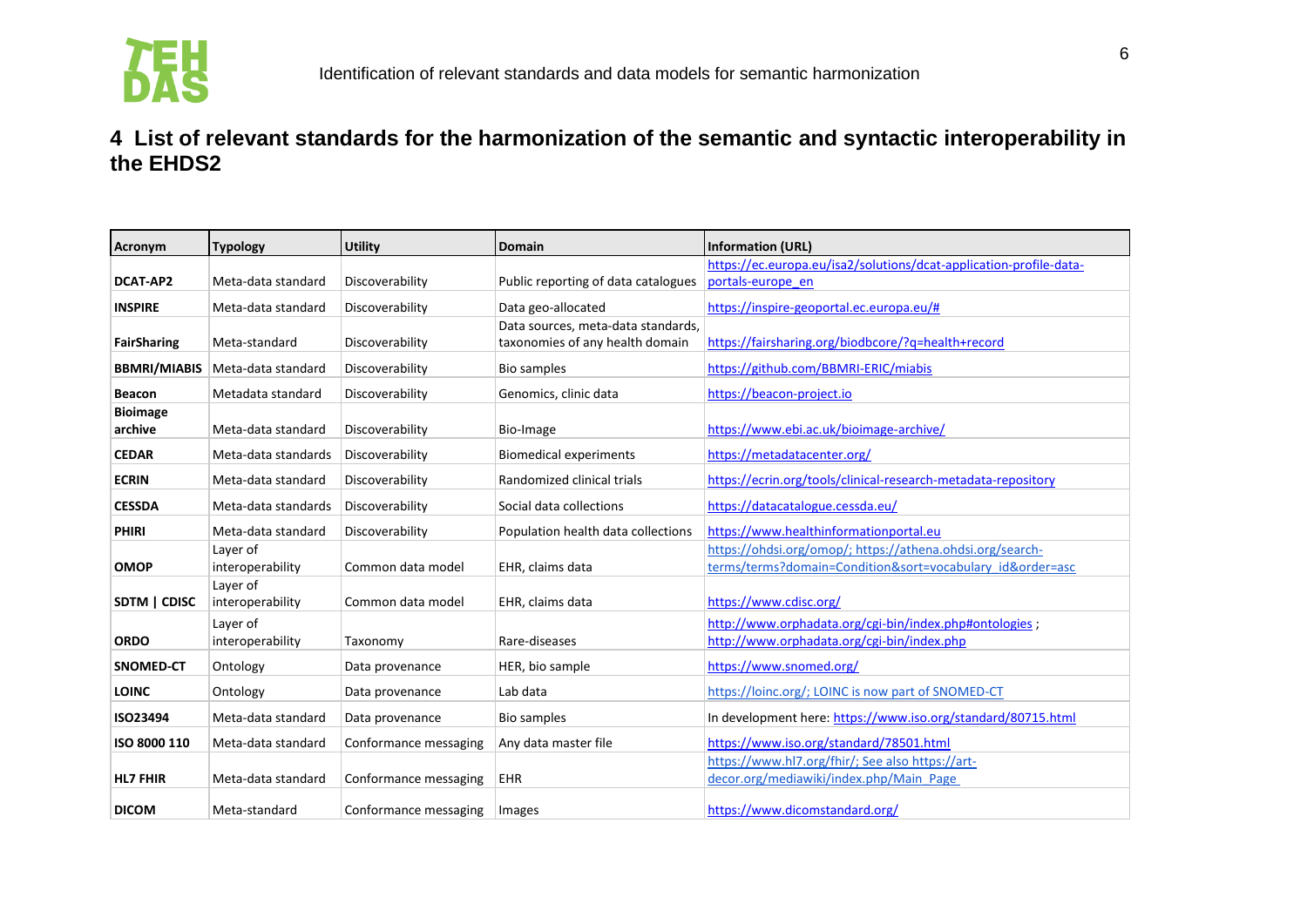

|                 |                    |                       | Medicinal products (Substances,   | https://www.ema.europa.eu/en/human-regulatory/research-               |
|-----------------|--------------------|-----------------------|-----------------------------------|-----------------------------------------------------------------------|
|                 |                    |                       | Products, Organization,           | development/data-medicines-iso-idmp-standards/substance-product-      |
| <b>SPOR</b>     | Meta-data standard | Conformance messaging | Referentials)                     | organisation-referential-spor-master-data                             |
|                 |                    |                       | Medicinal products (Dose forms,   |                                                                       |
| <b>EDQM</b>     |                    |                       | Routes of administration,         |                                                                       |
| <b>Standard</b> |                    |                       | Packaging, Units of presentation, |                                                                       |
| <b>Terms</b>    | Meta-data standard | Conformance messaging | etc.)                             | https://standardterms.edgm.eu/                                        |
|                 |                    |                       |                                   | https://www.who.int/standards/classifications/international-          |
| <b>ICF</b>      | Ontology           | Common data model     | Functioning                       | classification-of-functioning-disability-and-health                   |
|                 |                    |                       |                                   | https://ec.europa.eu/health/sites/default/files/md_sector/docs/md_emd |
| <b>EMDN</b>     | Meta-data standard | Conformance messaging | Medical devices                   | n eudamed nomenclature en.pdf                                         |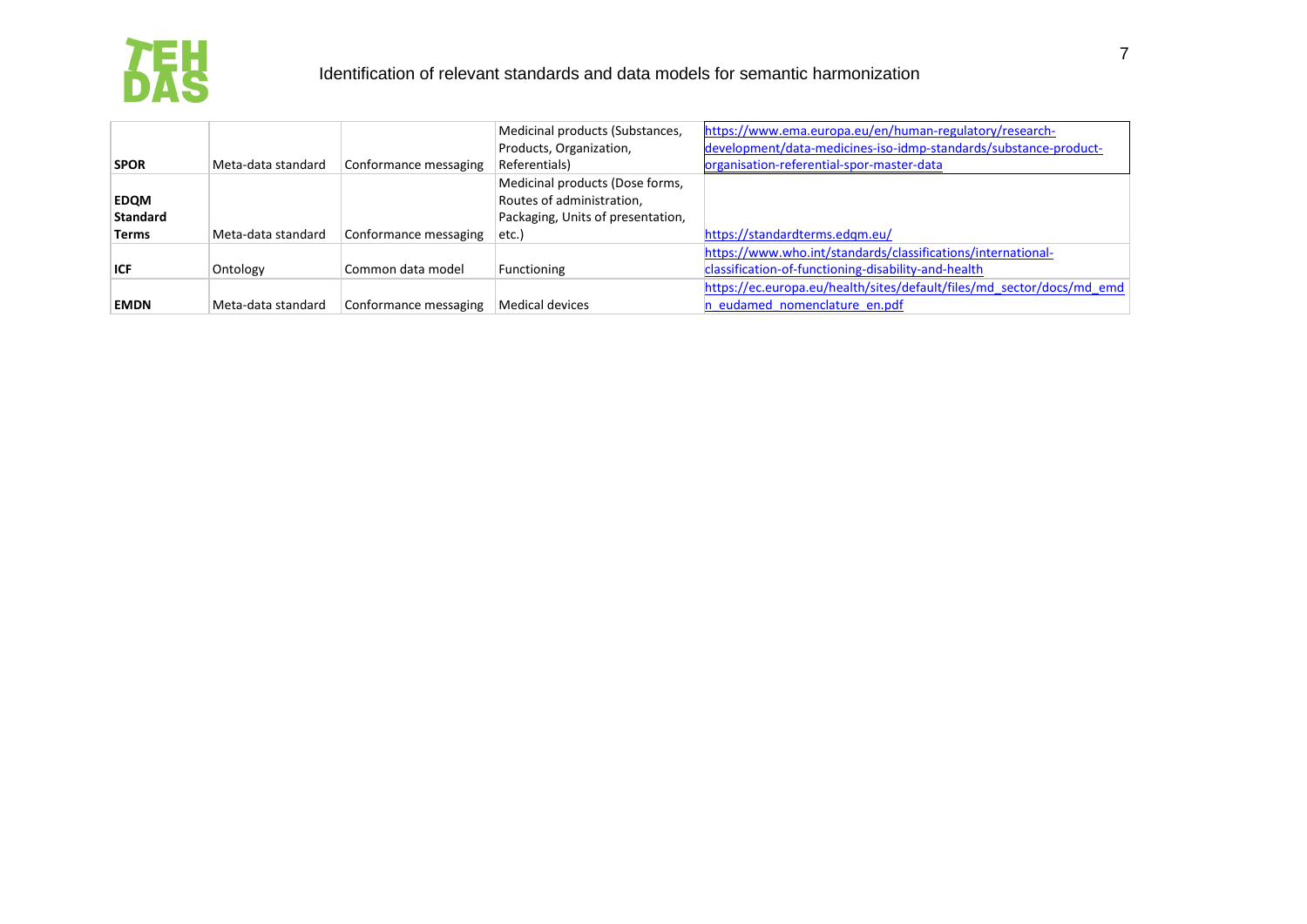

Identification of relevant standards and data models for semantic harmonization

## <span id="page-8-0"></span>**5 Next steps**

## **Milestone 1 –** Mid March 2022

## **Main result: Scoping review on the main standards** *(see table above)*

Survey to the coordinators In depth interview with the coordinators (1 to 2 hours)  $-$ 2 thematic working groups Drafting table 2

### *Table 2 Summary of the challenges of implementation (as many tables as standards)*

| <b>Challenge</b>                      | <b>List of challenges</b> |
|---------------------------------------|---------------------------|
| Governance requirements               |                           |
| Technological needs: services & tools |                           |
| Maintenance requirements              |                           |
| Sustainability                        |                           |

## **Milestone 2** – Mid June 2022

#### **Main result: eliciting challenges of implementation in the EHDS** *(see table 2, below)*

This milestone is aiming to analyse in depth challenges on governance and drivers of maintenance and sustainability

2 thematic working groups with WP6 partners Workshop with partners affected by the results (WP4, WP5 and WP7, specifically)

**Milestone 3** – Mid October 2022

### **Main result – preliminary recommendations actions at different levels (LOST)**

Drafting (see TOC) Providing WP4, WP5 and WP7 with the appropriate contents Public consultation to citizens and patients Validation in the policy forum

**Milestone 4** – January 2023

**Main result – final recommendations** Upgrading the document Inclusion in the DQAF